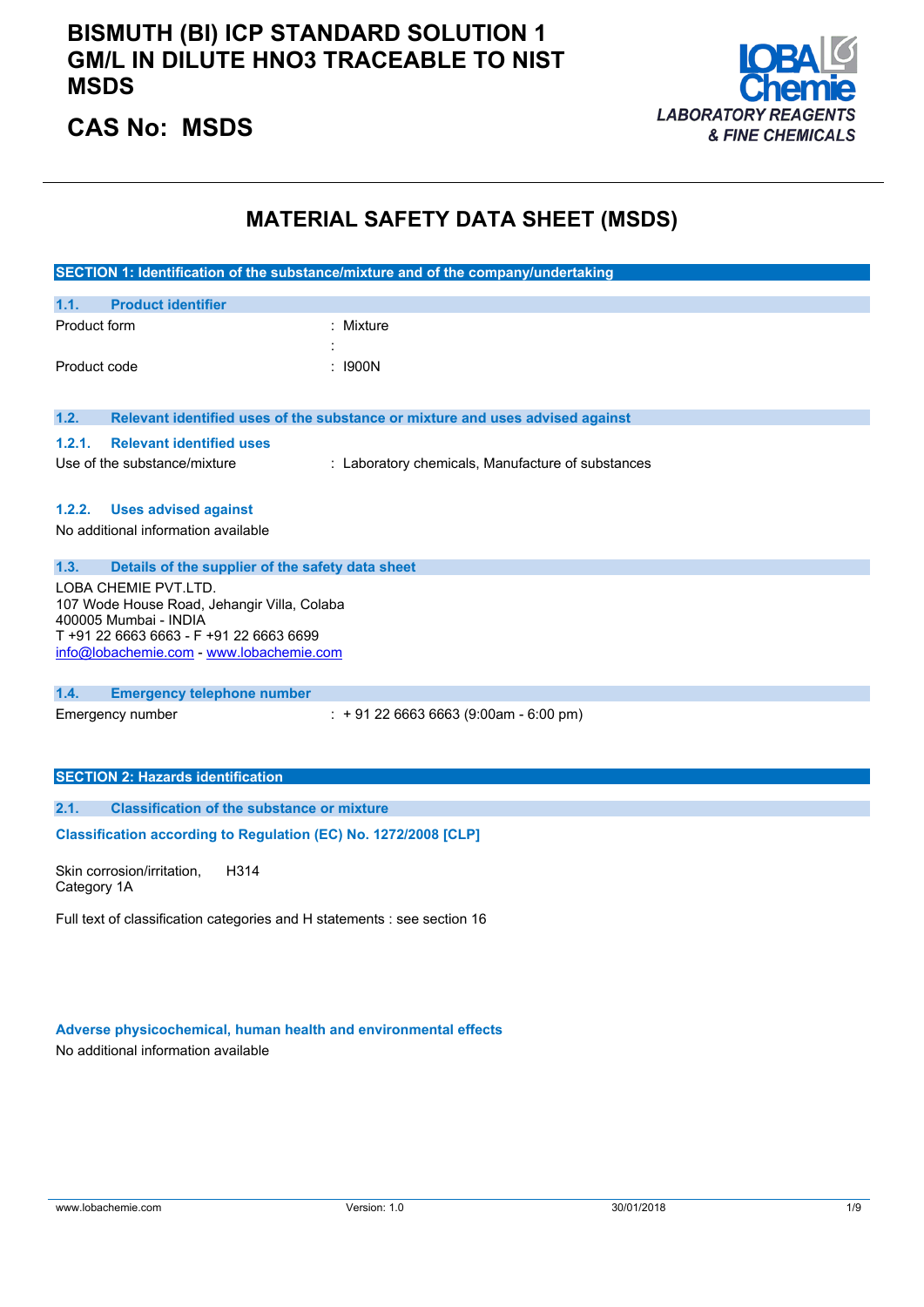Safety Data Sheet

#### **2.2. Label elements**

### **Labelling according** to Regulation (EC) No. 1272/2008 [CLP]

Hazard pictograms (CLP) :



Signal word (CLP) : Danger

Hazard statements (CLP) : H314 - Causes severe skin burns and eye damage

Precautionary statements (CLP) : P280 - Wear protective gloves/protective clothing/eye protection/face protection P305+P351+P338 - IF IN EYES: Rinse cautiously with water for several minutes. Remove contact lenses, if present and easy to do. Continue rinsing P310 - Immediately call a POISON CENTER or doctor/physician

#### **2.3. Other hazards**

No additional information available

| <b>SECTION 3: Composition/information on ingredients</b> |                  |  |
|----------------------------------------------------------|------------------|--|
|                                                          |                  |  |
| 3.1.                                                     | <b>Substance</b> |  |
| Not applicable                                           |                  |  |
|                                                          |                  |  |
|                                                          |                  |  |

#### **3.2. Mixture**

| <b>Name</b>                    | <b>Product identifier</b>                                             | $\frac{9}{6}$ | <b>Classification according</b><br>to Regulation (EC) No.<br>1272/2008 [CLP] |
|--------------------------------|-----------------------------------------------------------------------|---------------|------------------------------------------------------------------------------|
| Water                          | (CAS No) 7732-18-5<br>(EC no) 231-791-2                               | $75 - 99$     | Not classified                                                               |
| Nitric acid                    | (CAS No) 7697-37-2<br>(EC no) 231-714-2<br>(EC index no) 007-004-00-1 | $5 - 10$      | Ox. Lig. 1, H271<br>Skin Corr. 1A. H314                                      |
| BISMUTH (METAL) GRANULAR 99.5% | (CAS No) 7440-69-9                                                    | $0.1 - 1$     | Not classified                                                               |

Full text of H-phrases: see section 16

| <b>SECTION 4: First aid measures</b>             |                                                                                                                 |                                                                                              |     |
|--------------------------------------------------|-----------------------------------------------------------------------------------------------------------------|----------------------------------------------------------------------------------------------|-----|
|                                                  |                                                                                                                 |                                                                                              |     |
| 4.1.<br><b>Description of first aid measures</b> |                                                                                                                 |                                                                                              |     |
| First-aid measures after inhalation              | at rest in a position comfortable for breathing.                                                                | : Assure fresh air breathing. If breathing is difficult, remove victim to fresh air and keep |     |
| First-aid measures after skin contact            | : Wash with plenty of soap and water. Wash contaminated clothing before reuse. Get<br>medical advice/attention. |                                                                                              |     |
| www.lobachemie.com                               | Version: 1.0                                                                                                    | 30/01/2018                                                                                   | 2/9 |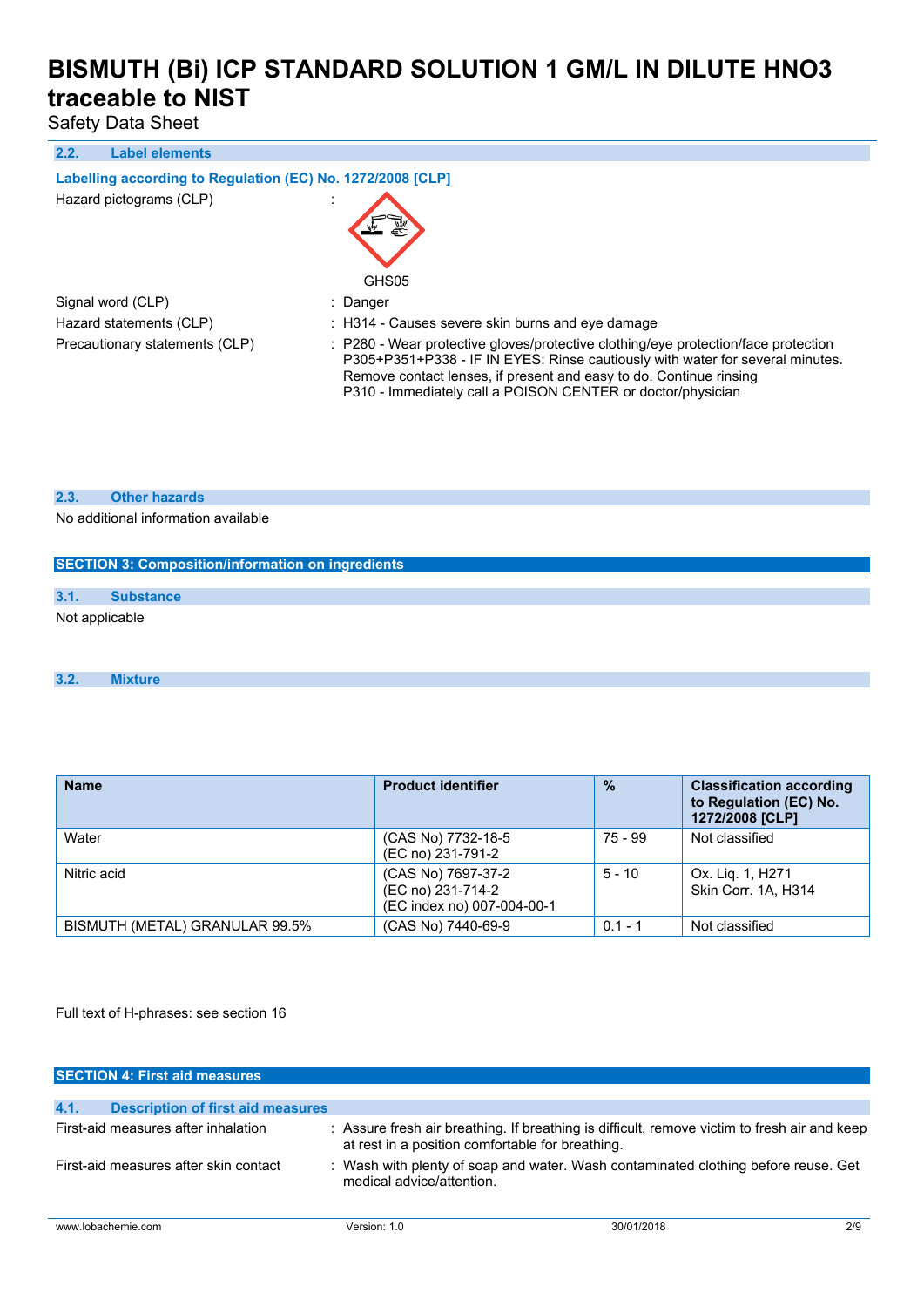| ouioty bata onoot                                                           |                                                                                                                                                         |
|-----------------------------------------------------------------------------|---------------------------------------------------------------------------------------------------------------------------------------------------------|
| First-aid measures after eye contact                                        | : Rinse cautiously with water for several minutes. Get medical advice/attention.<br>Remove contact lenses, if present and easy to do. Continue rinsing. |
| First-aid measures after ingestion                                          | : Rinse mouth. Do not induce vomiting. Get medical advice/attention.                                                                                    |
| 4.2.<br>Most important symptoms and effects, both acute and delayed         |                                                                                                                                                         |
| Symptoms/injuries                                                           | : Causes severe skin burns and eye damage.                                                                                                              |
| 4.3.                                                                        | Indication of any immediate medical attention and special treatment needed                                                                              |
| Treat symptomatically.                                                      |                                                                                                                                                         |
| <b>SECTION 5: Firefighting measures</b>                                     |                                                                                                                                                         |
|                                                                             |                                                                                                                                                         |
| 5.1.<br><b>Extinguishing media</b>                                          |                                                                                                                                                         |
| Suitable extinguishing media                                                | : Carbon dioxide. Dry powder. Foam. Water spray.                                                                                                        |
| Unsuitable extinguishing media                                              | : Do not use extinguishing media containing water.                                                                                                      |
| Special hazards arising from the substance or mixture<br>5.2.               |                                                                                                                                                         |
| No additional information available                                         |                                                                                                                                                         |
| 5.3.<br><b>Advice for firefighters</b>                                      |                                                                                                                                                         |
| Protection during firefighting                                              | : Do not enter fire area without proper protective equipment, including respiratory                                                                     |
|                                                                             | protection.                                                                                                                                             |
| <b>SECTION 6: Accidental release measures</b>                               |                                                                                                                                                         |
|                                                                             |                                                                                                                                                         |
| 6.1.                                                                        | Personal precautions, protective equipment and emergency procedures                                                                                     |
| 6.1.1.<br>For non-emergency personnel                                       |                                                                                                                                                         |
| <b>Emergency procedures</b>                                                 | : Evacuate unnecessary personnel.                                                                                                                       |
| 6.1.2.<br>For emergency responders                                          |                                                                                                                                                         |
| Protective equipment                                                        | : Use personal protective equipment as required.                                                                                                        |
|                                                                             |                                                                                                                                                         |
| 6.2.<br><b>Environmental precautions</b>                                    |                                                                                                                                                         |
| Avoid release to the environment.                                           |                                                                                                                                                         |
| 6.3.<br>Methods and material for containment and cleaning up                |                                                                                                                                                         |
| Methods for cleaning up                                                     | : On land, sweep or shovel into suitable containers. Collect spillage.                                                                                  |
|                                                                             |                                                                                                                                                         |
| <b>Reference to other sections</b><br>6.4.                                  |                                                                                                                                                         |
| No additional information available                                         |                                                                                                                                                         |
| <b>SECTION 7: Handling and storage</b>                                      |                                                                                                                                                         |
|                                                                             |                                                                                                                                                         |
| 7.1.<br><b>Precautions for safe handling</b>                                |                                                                                                                                                         |
| Precautions for safe handling                                               | : Avoid contact with skin and eyes. Do not breathe vapours.                                                                                             |
| Hygiene measures                                                            | : Wash hands and other exposed areas with mild soap and water before eating,<br>drinking or smoking and when leaving work.                              |
| 7.2.<br><b>Conditions for safe storage, including any incompatibilities</b> |                                                                                                                                                         |
| Storage conditions                                                          | : Store in a well-ventilated place. Keep container tightly closed.                                                                                      |
|                                                                             |                                                                                                                                                         |
| 7.3.<br><b>Specific end use(s)</b>                                          |                                                                                                                                                         |
| No additional information available                                         |                                                                                                                                                         |
| <b>SECTION 8: Exposure controls/personal protection</b>                     |                                                                                                                                                         |
| 8.1.<br><b>Control parameters</b>                                           |                                                                                                                                                         |
| No additional information available                                         |                                                                                                                                                         |
|                                                                             |                                                                                                                                                         |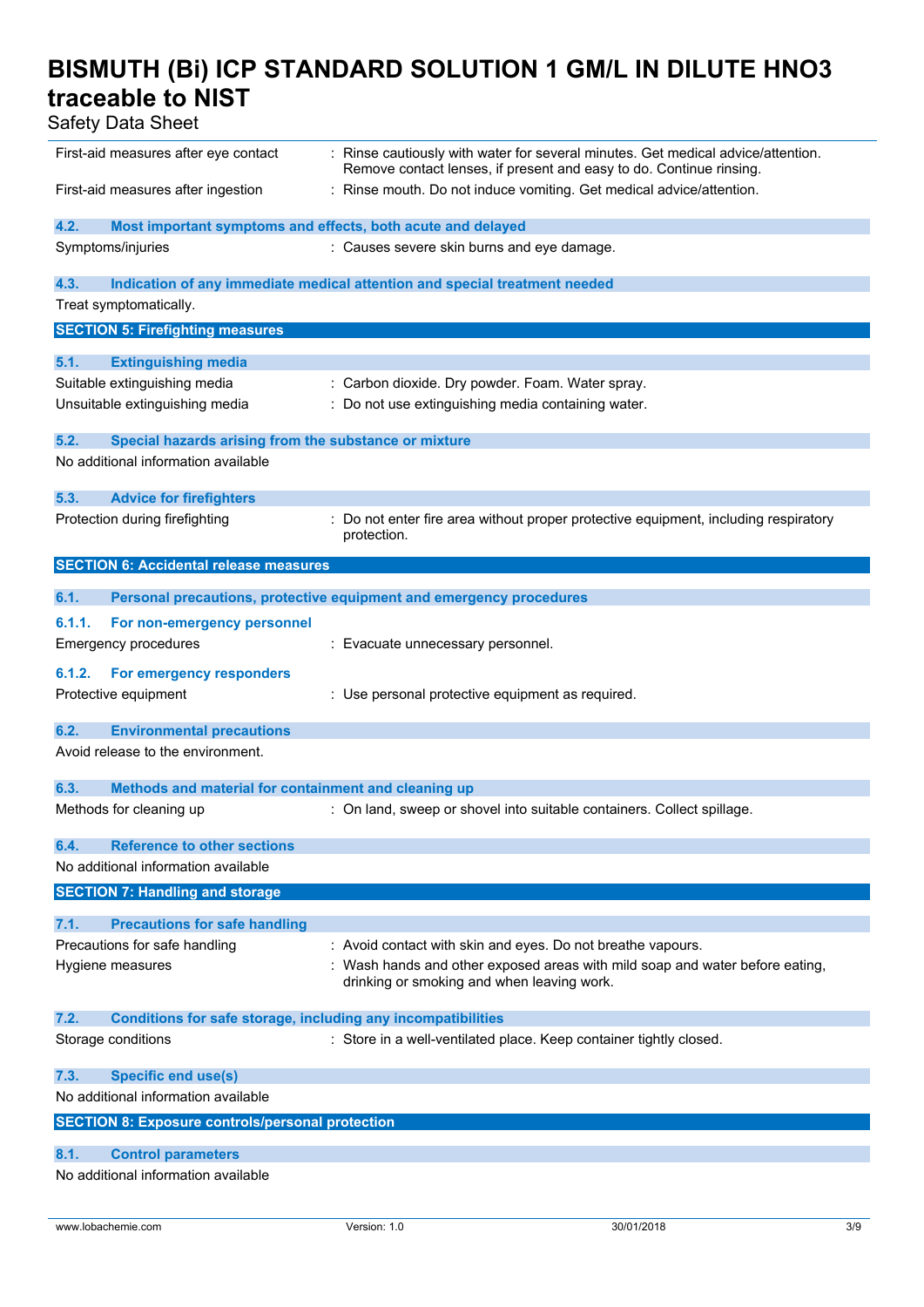| 8.2.<br><b>Exposure controls</b>                              |                                      |
|---------------------------------------------------------------|--------------------------------------|
| Hand protection                                               | : Protective gloves                  |
| Eye protection                                                | : Chemical goggles or safety glasses |
| Skin and body protection                                      | : Wear suitable protective clothing  |
| Respiratory protection                                        | : Wear respiratory protection        |
| <b>SECTION 9: Physical and chemical properties</b>            |                                      |
| 9.1.<br>Information on basic physical and chemical properties |                                      |
| Physical state                                                | : Liquid                             |
| Colour                                                        | : Clear colourless.                  |
| Odour                                                         | : No data available                  |
| Odour threshold                                               | : No data available                  |
| рH                                                            | : No data available                  |
| Relative evaporation rate (butylacetate=1)                    | : No data available                  |
| Melting point                                                 | : No data available                  |
| Freezing point                                                | : No data available                  |
| Boiling point                                                 | : No data available                  |
| Flash point                                                   | : No data available                  |
| Auto-ignition temperature                                     | : No data available                  |
| Decomposition temperature                                     | : No data available                  |
| Flammability (solid, gas)                                     | No data available                    |
| Vapour pressure                                               | No data available                    |
| Relative vapour density at 20 °C                              | : No data available                  |
| Relative density                                              | : No data available                  |
| Solubility                                                    | No data available                    |
| Log Pow                                                       | : No data available                  |
| Viscosity, kinematic                                          | : No data available                  |
| Viscosity, dynamic                                            | : No data available                  |
| <b>Explosive properties</b>                                   | : No data available                  |
| Oxidising properties                                          | No data available                    |
| <b>Explosive limits</b>                                       | No data available                    |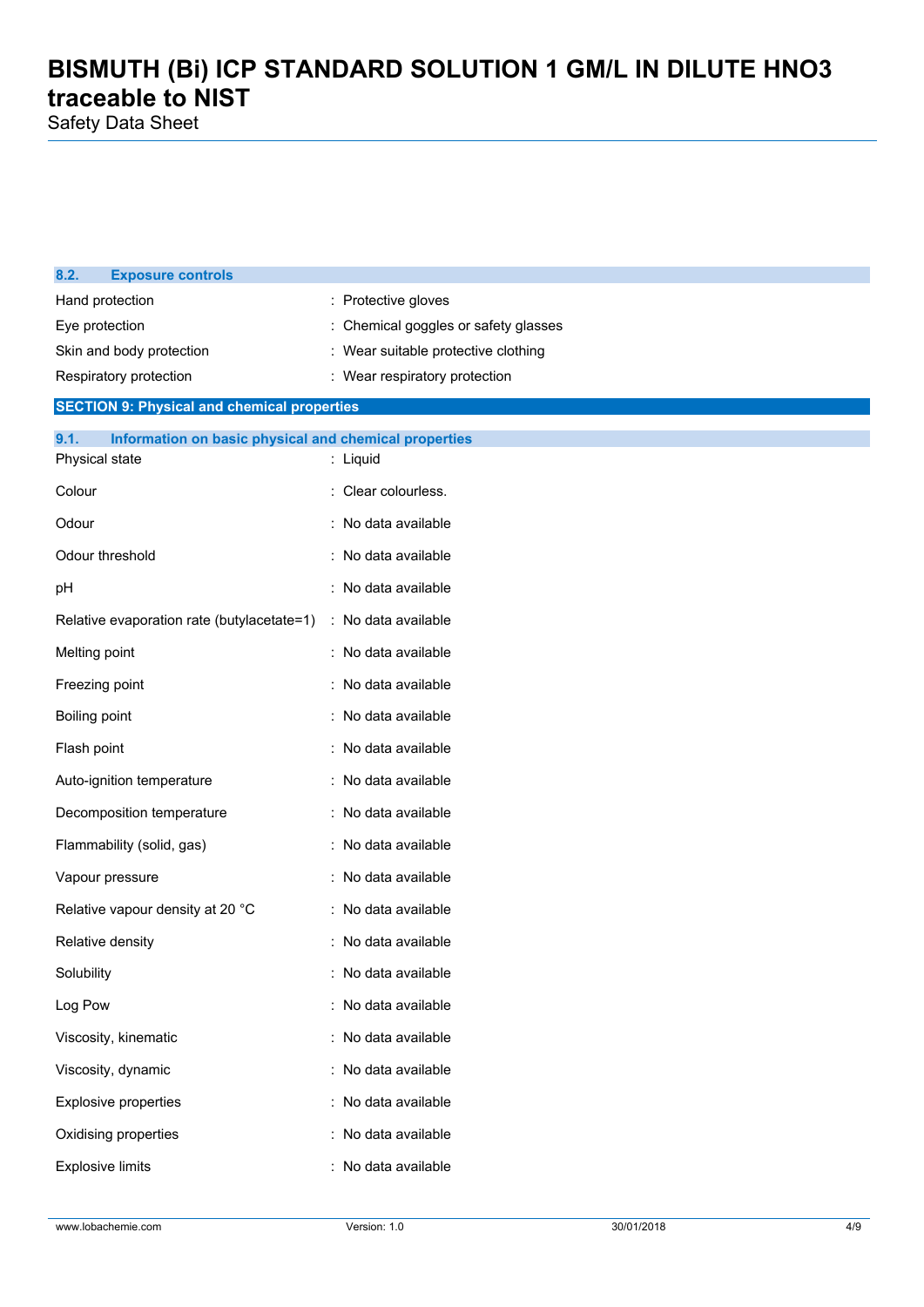Safety Data Sheet

| <b>Other information</b><br>9.2.                   |                                            |
|----------------------------------------------------|--------------------------------------------|
|                                                    |                                            |
| No additional information available                |                                            |
| <b>SECTION 10: Stability and reactivity</b>        |                                            |
| <b>Reactivity</b><br>10.1.                         |                                            |
| No additional information available                |                                            |
|                                                    |                                            |
| <b>Chemical stability</b><br>10.2.                 |                                            |
| Stable under normal conditions.                    |                                            |
|                                                    |                                            |
| 10.3.<br><b>Possibility of hazardous reactions</b> |                                            |
| No additional information available                |                                            |
|                                                    |                                            |
| 10.4.<br><b>Conditions to avoid</b>                |                                            |
| Overheating. Open flame. Direct sunlight. Heat.    |                                            |
|                                                    |                                            |
| 10.5.<br><b>Incompatible materials</b>             |                                            |
| No additional information available                |                                            |
|                                                    |                                            |
| 10.6.<br><b>Hazardous decomposition products</b>   |                                            |
| No additional information available                |                                            |
|                                                    |                                            |
| <b>SECTION 11: Toxicological information</b>       |                                            |
|                                                    |                                            |
| 11.1.<br>Information on toxicological effects      |                                            |
|                                                    |                                            |
| Acute toxicity                                     | : Not classified                           |
|                                                    |                                            |
|                                                    |                                            |
| Skin corrosion/irritation                          |                                            |
|                                                    | : Causes severe skin burns and eye damage. |
| Serious eye damage/irritation                      | Serious eye damage, category 1, implicit   |
| Respiratory or skin sensitisation                  | Not classified                             |
| Germ cell mutagenicity                             | Not classified                             |
| Carcinogenicity                                    | : Not classified                           |
|                                                    |                                            |
| Reproductive toxicity                              | : Not classified                           |
| Specific target organ toxicity (single             | : Not classified                           |
| exposure)                                          |                                            |
|                                                    |                                            |
|                                                    |                                            |
| Specific target organ toxicity (repeated           | : Not classified                           |
| exposure)                                          |                                            |
|                                                    |                                            |
| Aspiration hazard                                  | : Not classified                           |
|                                                    |                                            |

### **SECTION 12: Ecological information**

#### **12.1. Toxicity**

No additional information available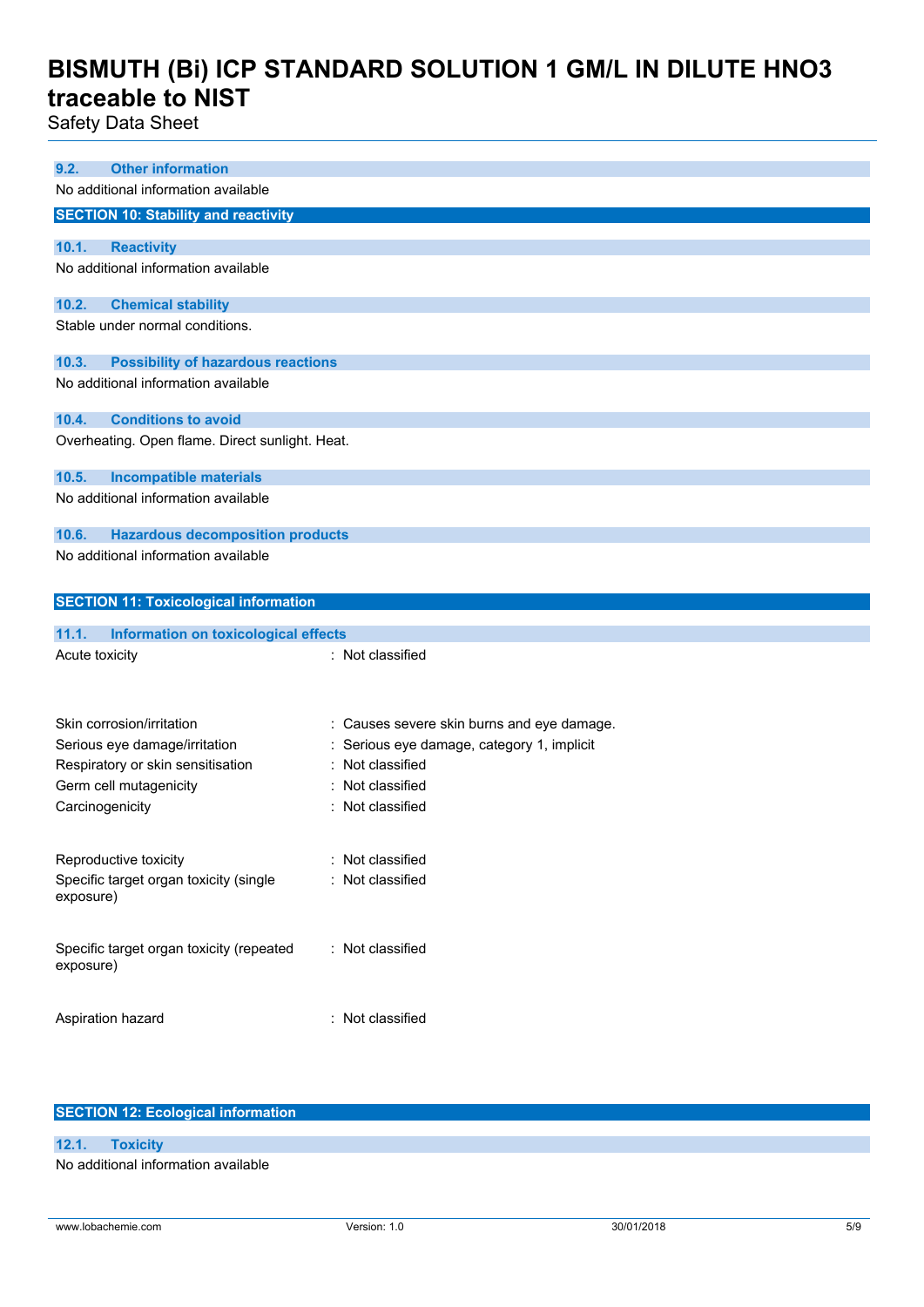| <b>Persistence and degradability</b><br>12.2.           |                                                                      |
|---------------------------------------------------------|----------------------------------------------------------------------|
| No additional information available                     |                                                                      |
|                                                         |                                                                      |
|                                                         |                                                                      |
| 12.3.<br><b>Bioaccumulative potential</b>               |                                                                      |
| No additional information available                     |                                                                      |
|                                                         |                                                                      |
| 12.4.<br><b>Mobility in soil</b>                        |                                                                      |
| No additional information available                     |                                                                      |
|                                                         |                                                                      |
|                                                         |                                                                      |
| 12.5.<br><b>Results of PBT and vPvB assessment</b>      |                                                                      |
| No additional information available                     |                                                                      |
|                                                         |                                                                      |
|                                                         |                                                                      |
| <b>Other adverse effects</b><br>12.6.                   |                                                                      |
| No additional information available                     |                                                                      |
| <b>SECTION 13: Disposal considerations</b>              |                                                                      |
|                                                         |                                                                      |
| 13.1.<br><b>Waste treatment methods</b>                 |                                                                      |
| No additional information available                     |                                                                      |
| <b>SECTION 14: Transport information</b>                |                                                                      |
| In accordance with ADR / RID / IMDG / IATA / ADN        |                                                                      |
|                                                         |                                                                      |
|                                                         |                                                                      |
|                                                         |                                                                      |
| 14.1.<br><b>UN number</b>                               |                                                                      |
| UN-No. (ADR)                                            | : 3264                                                               |
| UN-No. (IMDG)                                           | : 3264                                                               |
| UN-No.(IATA)                                            | 3264                                                                 |
| UN-No.(ADN)                                             | : Not regulated                                                      |
| UN-No. (RID)                                            | : Not regulated                                                      |
|                                                         |                                                                      |
| 14.2.<br><b>UN proper shipping name</b>                 |                                                                      |
| Proper Shipping Name (ADR)                              | : CORROSIVE LIQUID, ACIDIC, INORGANIC, N.O.S.                        |
| Proper Shipping Name (IMDG)                             | : CORROSIVE LIQUID, ACIDIC, INORGANIC, N.O.S.                        |
| Proper Shipping Name (IATA)                             | : CORROSIVE LIQUID, ACIDIC, INORGANIC, N.O.S.                        |
| Proper Shipping Name (ADN)                              | : Not regulated                                                      |
| Proper Shipping Name (RID)                              | : Not regulated                                                      |
| Transport document description (ADR)                    | : UN 3264 CORROSIVE LIQUID, ACIDIC, INORGANIC, N.O.S., 8, II, (E)    |
| Transport document description (IMDG)                   | : UN 3264 CORROSIVE LIQUID, ACIDIC, INORGANIC, N.O.S., 8, II, MARINE |
|                                                         | POLLUTANT                                                            |
| Transport document description (IATA)                   | : UN 3264 CORROSIVE LIQUID, ACIDIC, INORGANIC, N.O.S., 8, II         |
|                                                         |                                                                      |
| 14.3.<br><b>Transport hazard class(es)</b>              |                                                                      |
| <b>ADR</b>                                              |                                                                      |
| Transport hazard class(es) (ADR)<br>Danger labels (ADR) | : 8<br>: 8                                                           |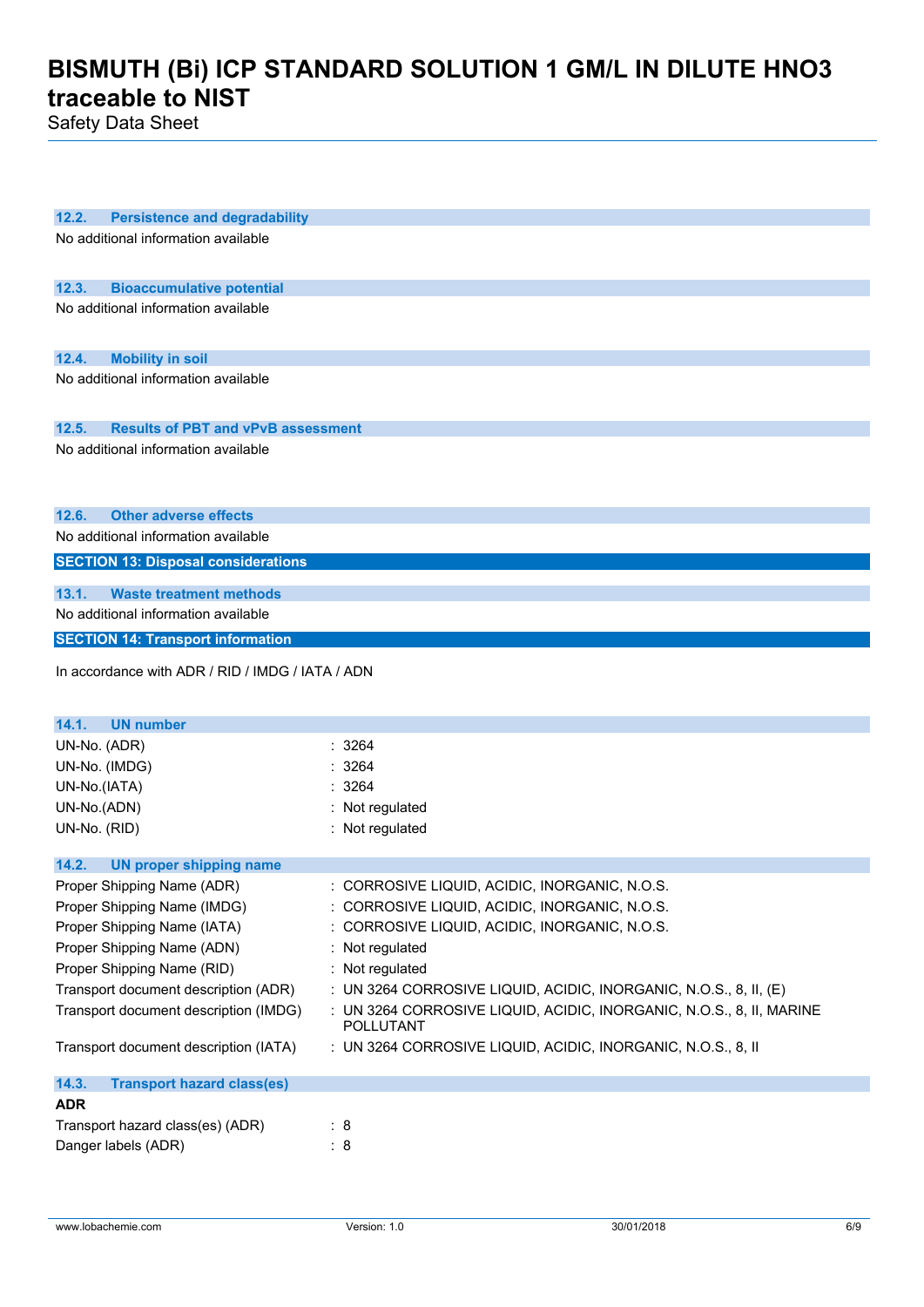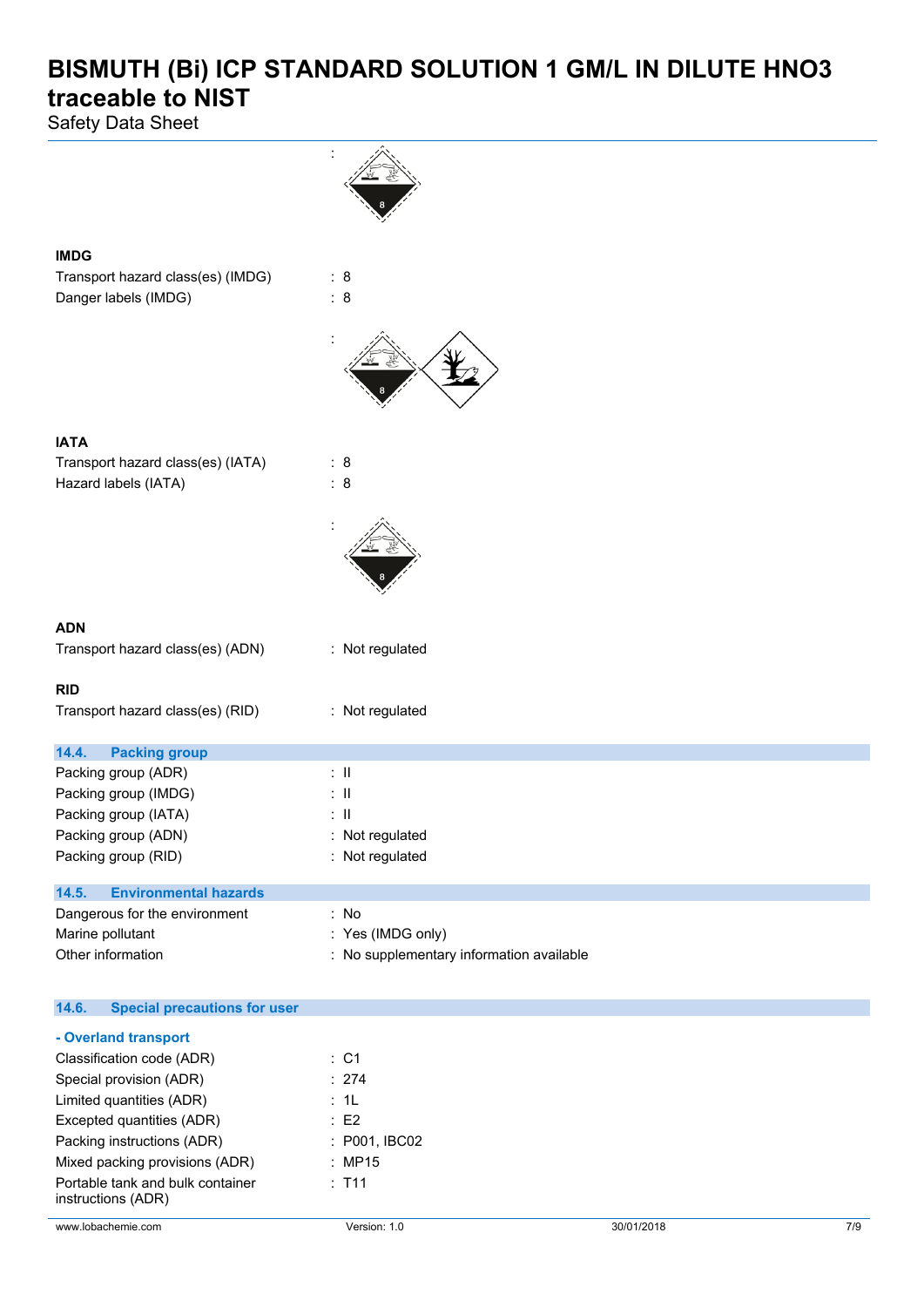Safety Data Sheet

| Portable tank and bulk container special<br>provisions (ADR) | <b>TP2, TP27</b><br>t.             |
|--------------------------------------------------------------|------------------------------------|
| Tank code (ADR)                                              | L4BN                               |
| Vehicle for tank carriage                                    | AT                                 |
| Transport category (ADR)                                     | 2                                  |
| Hazard identification number (Kemler No.)                    | $\ddot{\cdot}$<br>80               |
| Orange plates                                                | $\ddot{\phantom{0}}$               |
|                                                              |                                    |
|                                                              | $\frac{80}{3264}$                  |
| Tunnel restriction code (ADR)                                | E                                  |
| EAC code                                                     | 2X                                 |
| APP code                                                     | B                                  |
| - Transport by sea                                           |                                    |
| Special provision (IMDG)                                     | 274<br>÷.                          |
| Limited quantities (IMDG)                                    | 1 <sub>L</sub><br>÷                |
| Excepted quantities (IMDG)                                   | : E2                               |
| Packing instructions (IMDG)                                  | P001<br>÷                          |
| IBC packing instructions (IMDG)                              | IBC02<br>$\ddot{\cdot}$            |
| Tank instructions (IMDG)                                     | T <sub>11</sub>                    |
| Tank special provisions (IMDG)                               | <b>TP2, TP27</b><br>$\ddot{\cdot}$ |
| EmS-No. (Fire)                                               | $F-A$                              |
| EmS-No. (Spillage)                                           | : S-B                              |
| Stowage category (IMDG)                                      | : B                                |
| Stowage and handling (IMDG)                                  | SW <sub>2</sub>                    |
| - Air transport                                              |                                    |
| PCA Excepted quantities (IATA)                               | E2                                 |
| PCA Limited quantities (IATA)                                | Y840                               |
| PCA limited quantity max net quantity<br>(IATA)              | 0.5L                               |
| PCA packing instructions (IATA)                              | 851                                |
| PCA max net quantity (IATA)                                  | 1L<br>t.                           |
| CAO packing instructions (IATA)                              | 855                                |
| CAO max net quantity (IATA)                                  | 30L                                |
| Special provision (IATA)                                     | A <sub>3</sub>                     |
| ERG code (IATA)                                              | 8L                                 |

**- Inland waterway transport**

Not regulated

### **- Rail transport**

Not regulated

**14.7. Transport in bulk according to Annex II of MARPOL 73/78 and the IBC Code**

Not applicable

#### **SECTION 15: Regulatory information**

**15.1. Safety, health and environmental regulations/legislation specific for the substance or mixture**

#### **15.1.1. EU-Regulations**

Contains no substances with Annex XVII restrictions Contains no REACH candidate substance